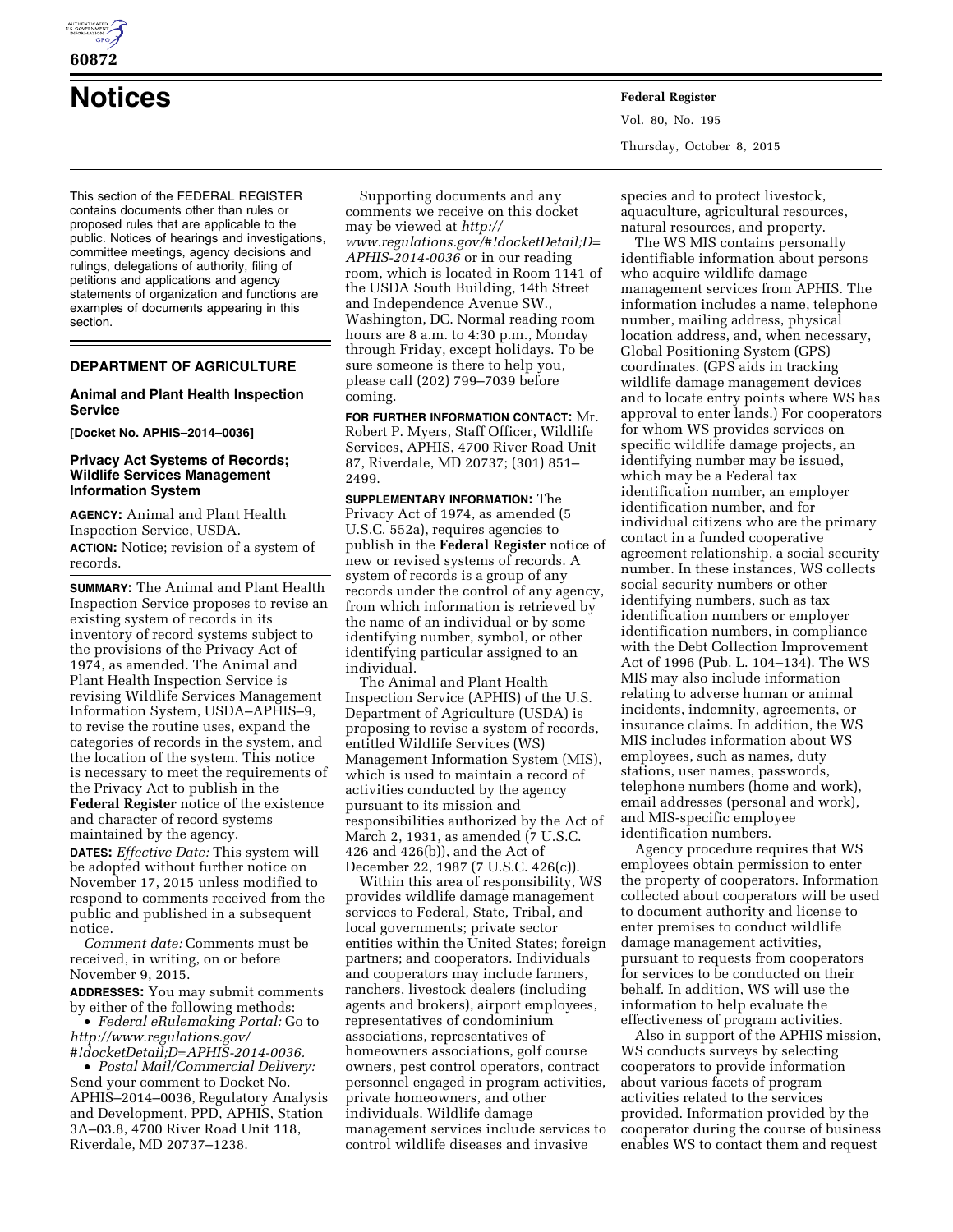voluntary participation in a survey, as well as use the information volunteered by the cooperator to make determinations about how and when work will be performed, what methods will be used, what information will be provided to the cooperator about the methodology, process, frequency, results, and time lines to be used in program activities, and to assist in developing safety measures and protocols.

The system of records notice for this system was previously published in the **Federal Register** on April 30, 2008 (73 FR 23404–23406, APHIS–2006–0018). To the extent that disclosure will not violate 7 U.S.C. 8791, and any amendments thereto, the system is amended to add new Routine Uses 7 through 10 and to revise Routine Uses 1 and 2. Routine Uses 3, 4, 5, 6, and 11 (formerly Routine Use 7) remain the same. In addition, this notice updates the system location and manager, categories of records, storage, retention and disposal, and record source categories.

# **Proposed New Routine Uses**

#### *Proposed New Routine Use 7*

APHIS is adding new routine use 7 to establish that APHIS will disclose the records to agencies that APHIS has interagency agreements or memoranda of understanding with, such as the Bureau of Land Management and the U.S. Fish and Wildlife Service, for cases in which a cooperator has a grazing allotment and the agencies require information about wildlife damage management actions performed on the agencies' managed land.

#### *Proposed New Routine Use 8*

APHIS is adding new routine use 8 to establish that APHIS will disclose the records to consumer reporting agencies in accordance with section 31 U.S.C. 3711(e) for cases in which WS provides services under a funded cooperative agreement. APHIS is also updating the ''Disclosure to Consumer Reporting Agencies'' section of the notice to reflect this new routine use.

## *Proposed New Routine Use 9*

APHIS is adding new routine use 9 to establish that APHIS will disclose the records to Federal, State, Tribal, and local regulatory agencies and their employees and contractors who collaborate with WS.

# *Proposed New Routine Use 10*

APHIS is adding new routine use 10 to establish that APHIS will disclose the records to State- or Federal Governmentlevel representatives of the U.S.

Environmental Protection Agency to comply with the Federal Insecticide, Fungicide, and Rodenticide Act (FIFRA) mandate (FIFRA Sec. 8, 7 U.S.C. 136f, and FIFRA 7 U.S.C. 136i-l) as to application or deployment of regulated pesticides and regulated pesticide devices.

#### **Revised Routine Uses**

Routine Use 1 and Routine Use 2 are being revised by APHIS to add reference to Tribal governments because some WS projects may take place on Tribal lands.

A complete listing of routine uses of records maintained in the system is included in the document published with this notice.

# **System Location and Manager**

APHIS is amending the system location to reflect that the electronic component of the system and its back up are housed on secure USDA-owned and operated systems in Riverdale, MD, and Ft. Collins, CO, and are not located at USDA's National Information Technology Center (NITC) in Kansas City, MO. However, an APHIS mandate scheduled for implementation in Fiscal Year 2015, may dictate that the system be relocated to NITC in Kansas City, MO, possibly with a mirror image stored at the NITC-managed, Enterprise Data Center, St. Louis, MO. APHIS is also updating the title of the system manager.

# **Categories of Records**

In addition to the personally identifiable information previously listed in this notice, APHIS is also adding customer resource information, such as the numbers of animals WS may protect on a given property, because WS reports to customers the quantities and types of resources it protects over time and uses summarized date to report the resources it is protecting. This information will also include resources that were threatened, damaged, or destroyed by wildlife. In addition, we are adding information for WS collaborators and some WS contract pilots similar to the information maintained in the system for WS employees.

# **Storage**

APHIS is amending this section to agree with the ''System Location'' section of the notice and to add that documents that are executed originals will be maintained in State or regional WS offices that are locked during nonbusiness hours and require employee identification for admittance at all times.

#### **Retention and Disposal**

APHIS is amending this section to add that, in addition to Federal and State employee information remaining active in the system as long as the individual works for WS, information may remain active for as long as an employee's project-related work history is retained in the system. In addition, APHIS is adding that WS has developed record retention schedules for electronic information, but until they are approved by the National Archives and Records Administration (NARA), electronic records will be classified as permanent. Lastly, APHIS is adding that record retention schedules for WS paper-based records will be in accordance with NARA and existing APHIS policy.

#### **Record Source Categories**

APHIS is clarifying that WS employees enter data submitted by cooperators (customers) and that WS may add information to the system that consists of reference and lookup data about pesticide registration, wildlife laws, and permits obtained from Federal, State, Tribal, and local authorities.

#### **Miscellaneous**

The information collection requests associated with this system have been approved by the Office of Management and Budget under the Paperwork Reduction Act.

A report on the revised system of records, required by 5 U.S.C. 552a(r), as implemented by Office of Management and Budget Circular A–130, was sent to the Chairman, Committee on Homeland Security and Governmental Affairs, United States Senate; the Chairman, Committee on Oversight and Government Reform, House of Representatives; and the Administrator, Office of Information and Regulatory Affairs, Office of Management and Budget.

Done in Washington, DC, this 28th day of September 2015.

#### **Kevin Shea,**

*Administrator, Animal and Plant Health Inspection Service.* 

#### **USDA–APHIS–9**

#### **SYSTEM NAME:**

Wildlife Services Management Information System

# **SECURITY CLASSIFICATION:**

None.

# **SYSTEM LOCATION:**

The files (paper-based component) for the Wildlife Services (WS) Management Information System (MIS) are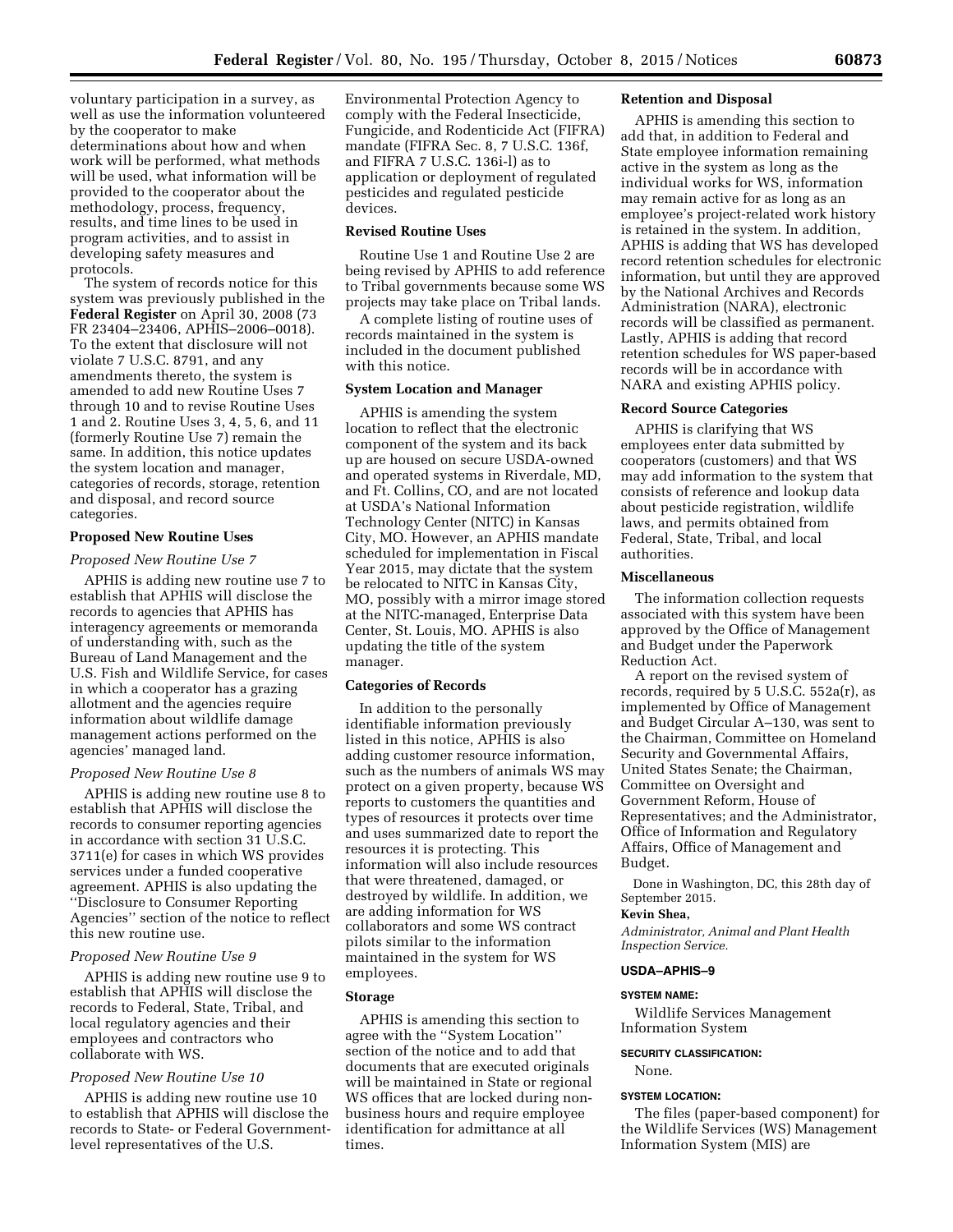maintained in the offices of Wildlife Services, Riverdale, MD; Wildlife Services Information Technology Support Center, Ft. Collins, CO; Federal and State area offices; and Federal regional offices. The electronic component of the system is housed on secure USDA-owned and operated systems in Riverdale, MD, and Ft. Collins, CO. A backup site for the data is also located at Riverdale, MD and Ft. Collins, CO. However, an APHIS mandate scheduled for implementation in fiscal year 2016, may dictate that the system be relocated to USDA's National Information Technology Center (NITC) in Kansas City, MO, possibly with a mirror image stored at the NITCmanaged, Enterprise Data Center, St. Louis, MO.

## **CATEGORIES OF INDIVIDUALS COVERED BY THE SYSTEM:**

Individuals who participate in depredation activities, including ranchers, farmers, livestock dealers (including agents and brokers) handling livestock covered by the program, airport employees, representatives of condominium associations, representatives of homeowner associations, private homeowners, golf course owners, employees of the Federal Government, employees of State and Tribal governments, pest control operators, contract personnel engaged in program activities, and other entities.

# **CATEGORIES OF RECORDS IN THE SYSTEM:**

The records consist of agreements for services; description of property; names and addresses of those entering the agreement; contact information, including names and telephone numbers; property locations and descriptions, which may include Global Positioning System coordinates and customer resource information; resources that were threatened, damaged, or destroyed by wildlife; adverse human or animal incidents information; and insurance, appraisals, indemnity, and property damage information. In addition, for cooperators for whom WS provides services on specific wildlife damage projects, an identifying number, which may be a Federal tax identification number, an employer identification number, or for individual citizens who are the primary contact in a funded cooperative agreement relationship, a social security number. (Identifying numbers are recorded only on the paper-based component of the system.)

The system also includes information about WS employees, WS collaborators, and some WS contract pilots, such as names, duty stations, user names,

passwords, telephone numbers (home and work), email addresses (personal and work), and MIS-specific employee identification numbers.

#### **PURPOSE(S) OF THE SYSTEM:**

This system will be used to maintain a record of activities conducted by the agency pursuant to its mission and responsibilities for providing services necessary to manage wildlife damage to agriculture, human health and safety, natural resources, and human property.

#### **AUTHORITY FOR MAINTENANCE OF THE SYSTEM:**

The Act of March 2, 1931, as amended (7 U.S.C. 426 and 426(b)), and the Act of December 22, 1987 (7 U.S.C. 426(c)).

#### **ROUTINE USES OF RECORDS MAINTAINED IN THE SYSTEM, INCLUDING CATEGORIES OF USERS AND THE PURPOSES OF SUCH USES:**

In addition to those disclosures generally permitted under 5 U.S.C. 552a(b) of the Privacy Act, records maintained in the system may be disclosed outside USDA, to the extent that disclosure will not violate 7 U.S.C. 8791, and any amendments thereto, as follows:

(1) To cooperative Federal, State, Tribal, and local government officials, employees, or contractors, and other parties as necessary to carry out the program; and other parties engaged to assist in administering the program. Such contractors and other parties will be bound by the nondisclosure provisions of the Privacy Act. This routine use assists the agency in carrying out the program, and thus is compatible with the purpose for which the records are created and maintained;

(2) To the appropriate agency, whether Federal, State, local, Tribal, or foreign, charged with responsibility of investigating or prosecuting a violation of law or of enforcing, implementing, or complying with a statute, rule, regulation, or order issued pursuant thereto, of any record within this system when information available indicates a violation or potential violation of law, whether civil, criminal, or regulatory in nature, and either arising by general statute or particular program statute, or by rule, regulation, or court order issued pursuant thereto;

(3) To the Department of Justice when the agency, or any component thereof, or any employee of the agency in his or her official capacity, or any employee of the agency in his or her individual capacity where the Department of Justice has agreed to represent the employee, or the United States, in litigation, where the agency determines that litigation is likely to affect the agency or any of its components, is a

party to litigation or has an interest in such litigation, and the use of such records by the Department of Justice is deemed by the agency to be relevant and necessary to the litigation; provided, however, that in each case, the agency determines that disclosure of the records to the Department of Justice is a use of the information contained in the records that is compatible with the purpose for which the records were collected;

(4) For use in a proceeding before a court or adjudicative body before which the agency is authorized to appear, when the agency, or any component thereof, or any employee of the agency in his or her official capacity, or any employee of the agency in his or her individual capacity where the agency has agreed to represent the employee, or the United States, where the agency determines that litigation is likely to affect the agency or any of its components, is a party to litigation or has an interest in such litigation, and the agency determines that use of such records is relevant and necessary to the litigation; provided, however, that in each case, the agency determines that disclosure of the records to the court is a use of the information contained in the records that is compatible with the purpose for which the records were collected;

(5) To appropriate agencies, entities, and persons when the agency suspects or has confirmed that the security or confidentiality of information in the system of records has been compromised; the agency has determined that as a result of the suspected or confirmed compromise, there is a risk of harm to economic or property interests, a risk of identity theft or fraud, or a risk of harm to the security of integrity of this system or other systems or programs (whether maintained by the agency or another agency or entity) that rely upon the compromised information; and the disclosure made to such agencies, entities, and persons is reasonably necessary to assist in connection with the agency's efforts to respond to the suspected or confirmed compromise and prevent, minimize, or remedy such harm;

(6) To USDA contractors, partner agency employee or contractors, or private industry employed to identify patterns, trends, or anomalies indicative of fraud, waste, or abuse;

(7) To land management agencies, such as the Bureau of Land Management and the U.S. Fish and Wildlife Service relating to wildlife damage on grazing allotments;